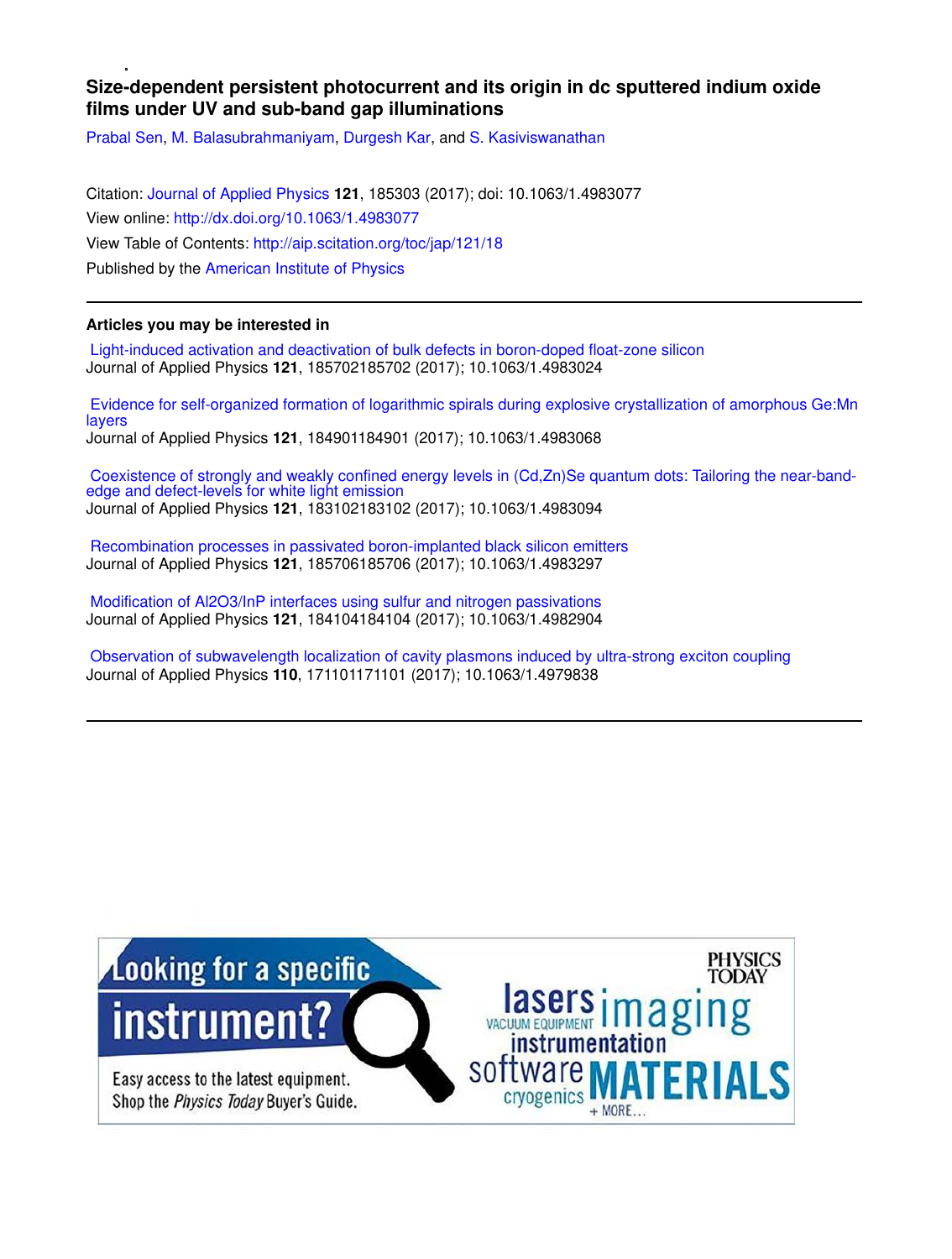

# Size-dependent persistent photocurrent and its origin in dc sputtered indium oxide films under UV and sub-band gap illuminations

Prabal Sen, M. Balasubrahmaniyam,<sup>a)</sup> Durgesh Kar, and S. Kasiviswanathan<sup>b)</sup> *Department of Physics, Indian Institute of Technology Madras, Chennai 600 036, India*

(Received 15 February 2017; accepted 24 April 2017; published online 10 May 2017)

The size and spectral dependence of the persistent photocurrent (PPC) of dc sputtered indium oxide (IO) films has been studied under UV and sub-band gap illuminations. PPC follows bi-exponential decay with a fast and a slow process having time constants (denoted by  $\tau_f$  and  $\tau_s$ , respectively) that differ by about two orders of magnitude.  $\tau_s$  is associated with carrier scattering from an initial surface state to a surface or bulk state with the former dominating below a characteristic length scale of  $\sim$ 60 nm. On the other hand,  $\tau_f$  is characterized by the process where both the initial and final states are surface related. Treating the IO film surface with tetramethyl tetraphenyl trisiloxane (TTTS) decreases  $\tau_s$  by a factor of 5 with  $\tau_f$  remaining almost unaffected, which is a clear indication of reduction of defects specific to the slow relaxation process. Based on the molecular structure and chemical activity of TTTS, it is suggested that TTTS may passivate mainly the dangling oxygen-bonds at the film surface. The spectral dependence of  $\tau_s$  indicates that the associated surface states exhibit a maximum around 2.5 eV above the level from where strong optical transitions are allowed. *Published by AIP Publishing.* [http://dx.doi.org/10.1063/1.4983077]

# I. INTRODUCTION

The photogenerated current that continues to decay after the removal of the excitation source is usually referred to as persistent photocurrent (PPC) when the relaxation time is of the order of 100 s or more.<sup>1,2</sup> It is one of the main parameters that influences the characteristics of optoelectronic detectors and gas sensors. The study of PPC attracts attention, especially in semiconducting metal oxides as they are widely used in gas sensing and UV detection. The origin of PPC in oxide semiconductors is usually traced to bulk or surface related defect states resulting from oxygen vacancies, interstitial defects, or adsorbed gas molecules on the surface.<sup>3-10</sup>

Indium oxide (IO) is one of the widely studied metal oxide semiconductors with a band gap of  $\sim 2.9 \text{ eV}$ .<sup>11,12</sup> When doped with tin, IO exhibits about 90% transmittance in the visible region and a plasma edge at the near infrared region leading to high electrical conductivity. Denoted as ITO in this form, it is one of the widely used transparent electrodes in flat panel displays, solar cells, and other optoelectronic devices. It is also possible to vary the conductivity of IO films by several orders without an external dopant. In fact, off-stoichiometric IO has been considered as a back transparent electrode for organic light emitting diodes. The other applications envisaged include IO based thin film transistors and all transparent p-n junctions. The principal application of IO, however, is in the field of gas sensing, as a conductance-based solid state gas transducer. IO has been found to exhibit good sensitivity to inflammable gasses such as  $H_2$ , CH<sub>4</sub>, and other hydrocarbons<sup>13-15</sup> and air pollutant gases such as CO,  $NH_3$ , and NO<sub>2</sub>.<sup>13,16–20</sup> Additionally, being a wide gap semiconductor, IO is also being studied for UV and ozone sensing. $21-23$ Although UV sensing is based on transitions near the fundamental gap, gas sensing relies on the existence of mainly surface defects. Gas molecules can adhere to the defects through physisorption or chemisorption, resulting in change in conductance, an easily measurable parameter. The gas sensing properties of semiconducting metal oxides are governed primarily by the surface defects which give rise to deep or shallow surface states in the gap. $26-28$  On the other hand, these surface states, which actually aid gas sensing, may act as carrier traps leading to PPC that can interfere with the sensing mechanism. Also, PPC is the major hurdle in using IO as the UV detector. Although carrier generation takes place on a fast time scale, carrier relaxation proceeds through intermediate trap states, stretching the response time. $2<sup>3</sup>$  Although PPC is mainly associated with trap states, it can also result from space charge layers.<sup>1,2,24,25</sup> Charges accumulated at the inter $faces<sup>24,25</sup>$  or Fermi level pinning due to surface defects can cause band bending at the interface or surface, $1,2$  which will result in spatial separation of electrons and holes and hence PPC with large decay constants.

PPC in general is governed by exponential or stretched exponential decay, depending on the functional form of the decay constant. The stretched exponential form results when the decay constant has power law dependence on time. Several reports are available on the photoresponse of IO films under above-band-gap (UV) illumination.<sup>23,29–32</sup> PPC in IO was first observed in the study of photoredox reaction under UV illumination-ozone exposure cycles.<sup>21,29,30,33-36</sup> When the IO films were exposed to UV followed by ozone exposure, the conductivity changed by several orders of magnitude with a time constant of several minutes.  $21,29,36$ The primary observation was that all changes are confined to the surface of the films. A recent study of PPC in highly crystalline RF-sputtered IO films showed PPC decay to be

a)Present address: Tata Institute of Fundamental Research, 1, Homi Bhabha Road, Mumbai 400 005, India

b)Electronic mail: kasi@iitm.ac.in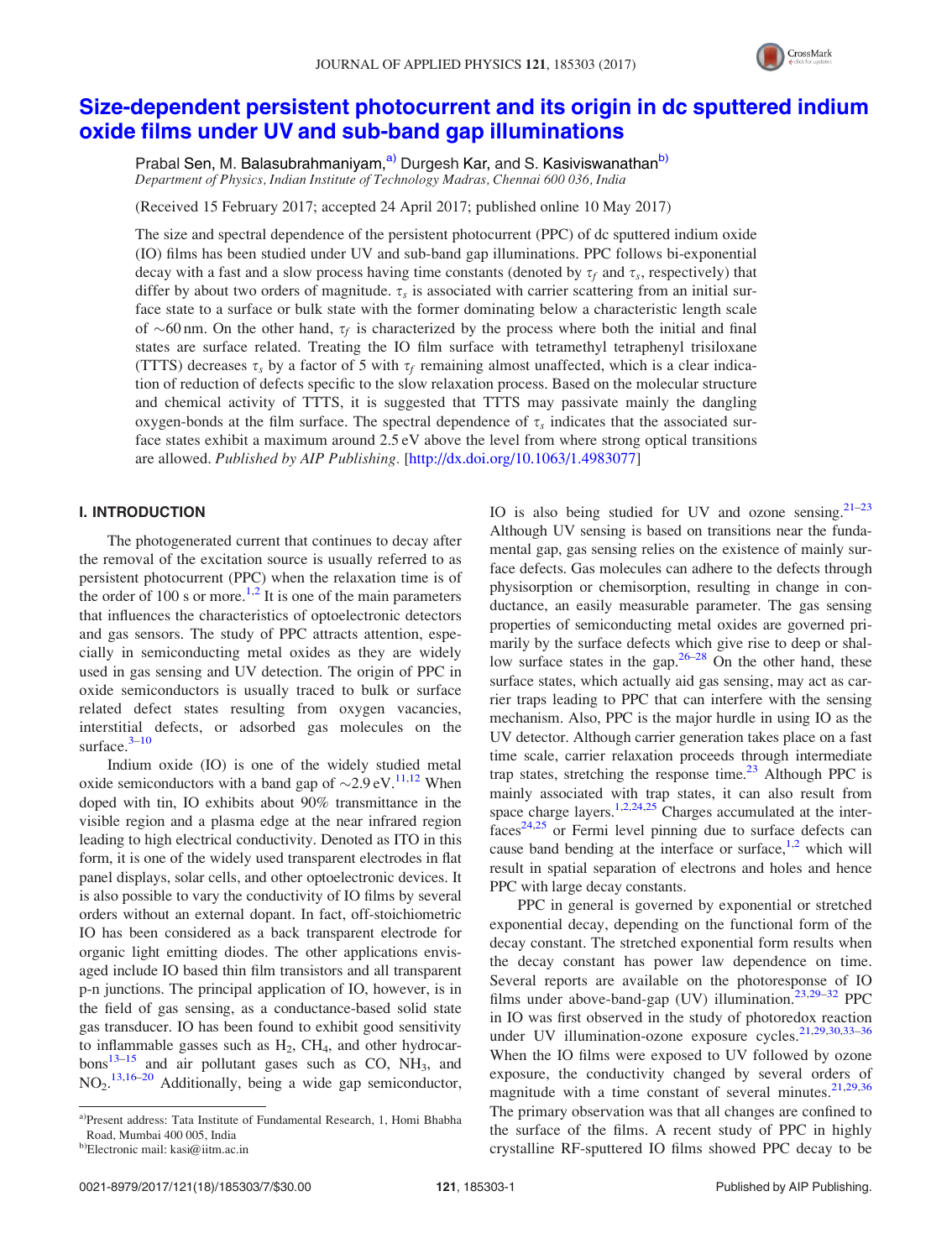governed by a stretched exponential with a time constant of about 10 h which is quite large.<sup>23</sup> Brinzari *et al.* studied the spectral dependence of photoredox characteristics of nanocrystalline IO films grown by spray pyrolysis.<sup>37</sup> They used the ac method and observed non-zero photoresponse under sub-band gap (SBG) illumination with a peak around 2.9 eV. Thin films formed by spin-coating polyvinyl-alcohol treated and untreated IO nanoparticles dispersed in ethanol were studied for UV sensing. $32$  The response time has been found to decrease by a factor of 2 due to PVA treatment.<sup>32</sup> The photoresponse of thin films of IO nanorods, synthesized by the vapor-liquid-solid growth process was studied under  $405 \text{ nm}$  illumination.<sup>38</sup> The decay of PPC was found to be bi-exponential with a slow and a fast time constants of 35 s and 250 s, respectively. $38$ 

The previous discussion shows that most of the studies on PPC are confined to UV irradiation and the PPC decays with large time constants. The aim of the present work is to probe the thickness and spectral dependence of PPC in IO thin films under UV and SBG illuminations and find if the decay constants can be reduced by suitable surface treatment. The results show that PPC follows a bi-exponential decay with a fast and a slow relaxation time. The thickness dependence of PPC is attributed to the scattering of charge carriers from surface states to bulk states as the density of bulk states increase with thickness. A significant reduction in the slow relaxation time is observed in films treated with a silicone, tetramethyl tetraphenyl trisiloxane (TTTS), which indicates the passivation of surface defects specific to the slow relaxation process.

## II. EXPERIMENTAL DETAILS

Polycrystalline IO thin films of different thicknesses were grown on 1 mm thick 7059 Corning glass substrates by reactive dc-sputtering of indium target (purity  $\sim$ 99.99%) at an oxygen (99.99% pure) pressure of  $\sim 0.06$  mbar with a base pressure of  $\sim 10^{-6}$  mbar. In order to improve the crystalline quality, the as-deposited films were annealed in an oxygen atmosphere at  $400\degree$ C for 2 h. PPC measurements were made on films having different thicknesses, 24, 35, 70, 133, and 245 nm. Fig. 1 shows the optical transmittance



FIG. 1. Optical transmittance spectra of IO films with different thicknesses (24 nm–245 nm). The inset shows transmittance spectra together with theoretical fit (continuous line through data points) for a 245 nm thick film.

spectra of IO films with different thicknesses in the wavelength range of 200–1200 nm. The films are transparent with an average transmittance of about 80%. The oscillations in the transmittance spectra, appeared for higher thicknesses  $(133 \text{ and } 245 \text{ nm})$ , are due to the Fabry–Pérot interference. Film thicknesses were extracted from a numerical fit, and the inset to Fig. 1 shows, as an example, the measured data (open circles) together with the fit (continuous line) for the film with the highest thickness (245 nm). The optical band gap found from the fit was in the range of 3.60–3.75 eV. For films with thicknesses less than 100 nm (24, 35, and 70 nm), the thicknesses were crosschecked using X-ray reflectivity. Glancing angle X-ray diffraction confirmed that films were polycrystalline with a preferred orientation along the (222) direction (data not shown). The wavelength of the UV source used was 260 nm. Four different light emitting diodes having wavelengths 410, 465, 515, and 635 nm were used as SBG excitation sources. The intensity of all SBG sources was kept fixed at 50 mW/cm<sup>2</sup>. The length and the width of each sample were 2.2 and 1.2 cm, respectively. Indium pads were used for electrical contacts and the Ohmic nature was verified by I–V measurements. The rise and decay of the photocurrent were measured using the Keithley 485 Autoranging Picoammeter keeping the sample bias constant at 5 V. After each measurement, the samples were kept in a dark chamber for about three weeks so that the initial resistance is recovered before the next measurement. All measurements were performed at room temperature in high vacuum  $(\sim 10^{-5}$  mbar) primarily to avoid the influence of humidity.

## III. RESULTS AND ANALYSIS

#### A. Persistent photocurrent

Fig.  $2(a)$  displays the thickness dependence of change in PPC,  $\Delta I$  (=*I*(*t*)–*I*<sub>*dark*</sub>, where *I*(*t*) and *I*<sub>*dark*</sub> are the current at time *t* after illumination and the dark current, respectively) of IO films for the excitation wavelength of 410 nm. The increase in photocurrent during photoexcitation and its decay after the termination of excitation can be clearly seen in Fig.  $2(a)$ . The vertical dashed line separates the rise and decay of the photoresponse. The films exhibit similar variation of photocurrent with time when excited using other wavelengths (260, 465, 515, and 635 nm) as well. Although photoresponse under sub-band gap illumination is a clear indication of trap levels, the absorption due to the trap levels is not observed in the transmittance (Fig. 1). This is because the probability of trap to band transition is orders of magnitude smaller than that of the band-to-band transition. For the analysis, the decay profile is preferred since during decay there is no carrier generation as the excitation source is switched off. Fig.  $2(b)$  shows the decay profile of  $\Delta I$ , normalized with respect to its maximum value  $\Delta I_{\text{max}}$  (= $I_{\text{max}}-I_{\text{dark}}$ ) for 410 nm excitation. Here,  $I_{\text{max}}$  is the value of photocurrent just before the illumination is switched off. In general, PPC has been shown to exhibit a different behavior depending on the nature of the governing physical mechanism. $3,23,38$  The expressions which are mainly used to fit the PPC decay are single or bi-exponential, stretched exponential, and logarithmic in nature. We find that a bi-exponential expression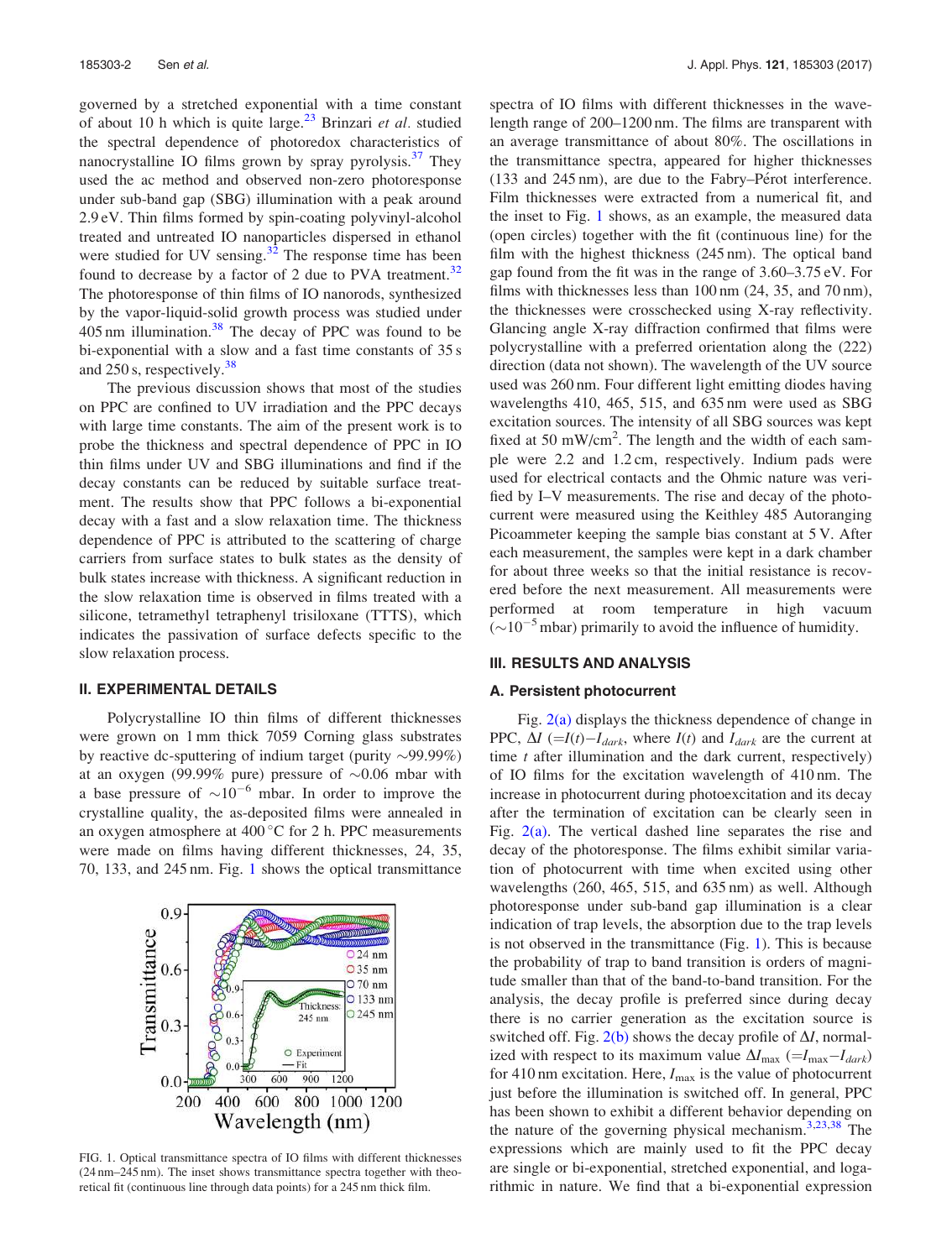

FIG. 2. (a) Change in photocurrent  $(\Delta I)$  with time under 410 nm illumination for IO films with different thicknesses. The excitation source is switched off after 8 h of illumination. (b) Decay of normalized photocurrent  $(\Delta I/\Delta I_{max})$ for IO films with different thicknesses (24 nm–245 nm) under 410 nm illumination.

 $(Eq. (1))$  with a slow and fast relaxation time fits the decay profile well

$$
\frac{\Delta I}{\Delta I_{\text{max}}} = A_s \exp\left(-\frac{t}{\tau_s}\right) + A_f \exp\left(-\frac{t}{\tau_f}\right),\tag{1}
$$

where  $\tau_s$  ( $\tau_f$ ) is the time constant associated with the slow (fast) mechanism.  $A_s$  and  $A_f$  are, respectively, pre-exponential factors for the slow and the fast decays. The solid lines through the data points in Fig.  $2(b)$  show the fit using Eq. (1).  $\tau_s$  and  $\tau_f$  for films with different thicknesses are extracted from these fits for five different wavelengths, although the plot for only one wavelength  $(410 \text{ nm})$  is shown in Fig.  $2(b)$ . Similar bi-exponential response has been observed earlier in wide band gap semiconductors. $3,5$  It has been shown that the slow time constant is predominantly due to the recombination in surface states, whereas the fast process is associated with bulk states $3-5,39$  though the opposite has also been claimed.40–42

#### B. Thickness dependence of relaxation time

Fig. 3 shows the thickness dependence of  $\tau_s$  for different photoexcitations. As the thickness increases, the value of  $\tau_s$ decreases sharply. For instance, when the excitation wavelength is 465 nm,  $\tau_s$  falls from  $\sim$  12  $\times$  10<sup>3</sup> min (film thickness, 24 nm) to a minimum value of  $\sim$  2  $\times$  10<sup>3</sup> min (film thickness, 133 nm). The trend is similar for all the excitation sources used, although the magnitude of the change differs.



FIG. 3. Thickness dependence of  $\tau_s$  of IO films for different excitation wavelengths (260, 410, 465, 515, and 635 nm). Continuous lines are polynomial fit using Eq. (3).

Continuous lines through the data points are fits from which length scales are extracted as discussed in the later sections in detail. Fig.  $4(a)$  displays the thickness dependence of  $\tau_f$ , obtained from the fit using Eq. (1) for different excitation wavelengths. Interestingly, unlike  $\tau_s$ ,  $\tau_f$  does not show a systematic variation and is independent of thickness. For instance, the value of  $\tau_f$  is  $\sim$ 50 min for all thicknesses, when the excitation wavelength is 515 nm. The pre-exponential factors,  $A_s$  and  $A_f$ , signify, respectively, the contributions of the slow and fast relaxation processes to the observed decay profile of PPC. Therefore, the ratio,  $A_s/A_f$ , is a measure of the relative strength of slow process with respect to the fast one. Fig. 4(b) shows the variation of  $A_s/A_f$  with film thickness for different excitation wavelengths. The relative strength of slow process decreases with thickness for all the excitations used, and the variation is quite similar to that exhibited by  $\tau_s$ . To summarize, both  $\tau_s$  and  $A_s/A_f$  are



FIG. 4. (a)  $\tau_f$  vs. thickness and (b)  $A_s/A_f$  vs. thickness for different excitation wavelengths (260, 410, 465, 515, and 635 nm).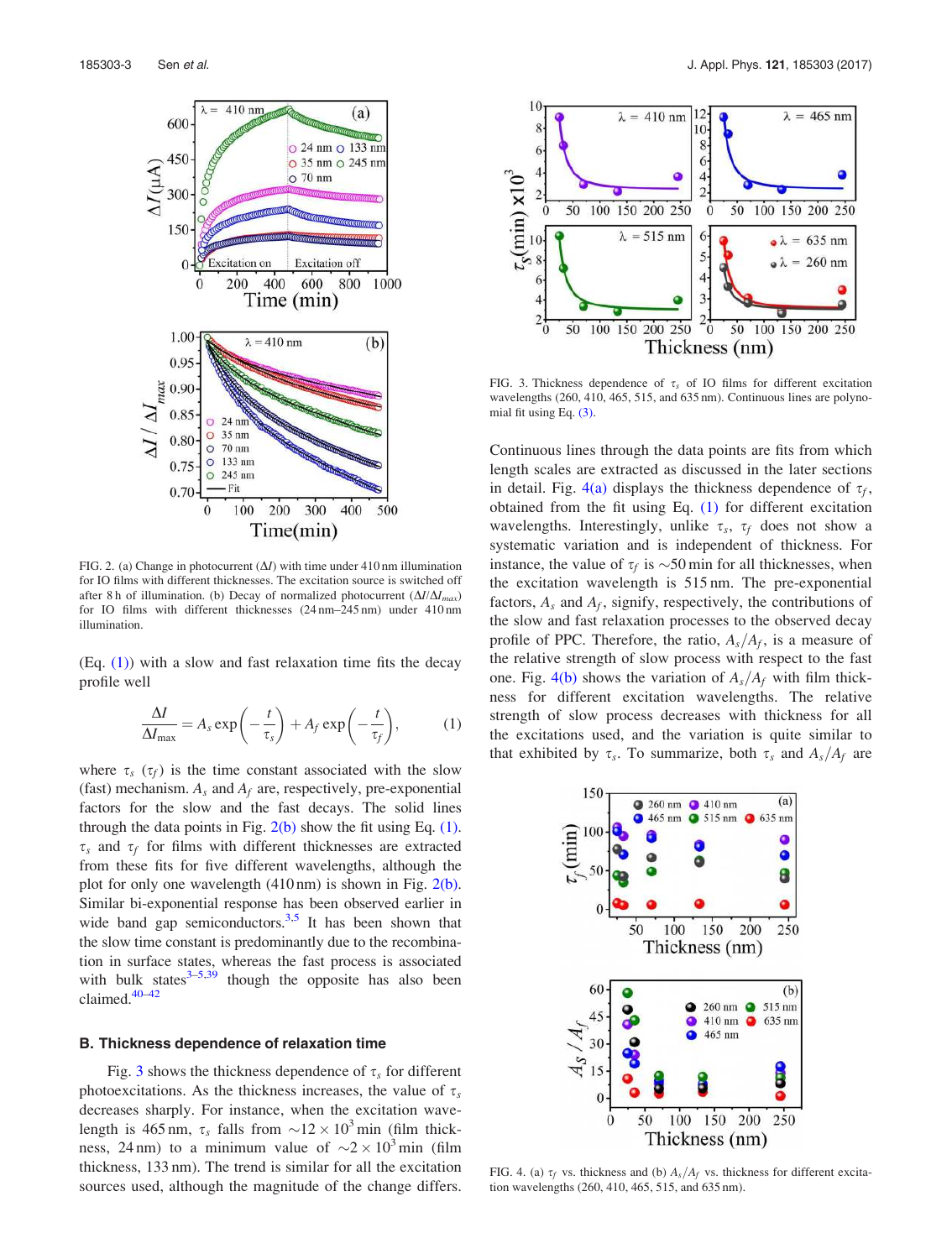strongly affected by thickness, whereas  $\tau_f$  remains unaffected for all wavelengths. This clearly indicates that surface and bulk defect states contribute to  $\tau_s$  and  $A_s/A_f$ , whereas  $\tau_f$  may be associated with surface defect states alone.

High persistency is a result of trapping of photogenerated carriers at the defect states and the consequent slowing down of the recombination rate. In the present case, as the film thickness decreases, the persistency in the photocurrent increases and as we have seen the primary contributing factor is  $\tau_s$ . The decrease in  $\tau_s$  with thickness may be understood in the following way. The charge carriers at the surface can undergo two kinds of scattering: from an initial surface state to another surface state and from an initial surface state to a bulk state. $43$  The scattering can involve emission or absorption of a phonon to ensure momentum conservation.<sup>43</sup> Therefore,  $\tau_s$  is effectively the result of two different kinds of surface scattering, with the initial state always being a surface state and the final state being either a surface state or a bulk state. Under this assumption,  $\tau_s$  can be written as

$$
\frac{1}{\tau_s} = \frac{1}{\tau_{s \to s}} + \frac{1}{\tau_{s \to b}},\tag{2}
$$

where  $\tau_{s \to s}$  and  $\tau_{s \to b}$  represent, respectively, the relaxation time associated with the surface state to surface state scattering and the surface state to bulk state scattering. The scattering probability is given by the inverse of the relaxation time. As the film thickness decreases, the density of the available bulk states decreases. Consequently, the carrier-scattering probability from the surface states to bulk states decreases, which in turn increases  $\tau_s$ . This observation is also corroborated by the variation of  $A_s/A_f$  with thickness (Fig. 4(b)). As the film thickness decreases,  $A_s/A_f$  increases, confirming that there is a relative increase in the contribution of a slow relaxation process to PPC. On the other hand,  $\tau_f$  does not show clear thickness dependence that may be taken to indicate that it is associated with scattering of carriers from surface to surface states.

## 1. Characteristic length scale

Previous discussions have shown that the surface plays a crucial role in determining the decay of PPC. It is of interest to determine a length scale, which can help mark the thickness, below which  $\tau_{s\rightarrow s}$  dominates. One way to extract the length scale is to fit the data to a polynomial in even powers of inverse length, which is given by the following equation:

$$
\tau_s = C_0 + C_1 \left(\frac{x_c}{x}\right)^2 + C_2 \left(\frac{x_c}{x}\right)^4.
$$
 (3)

Here,  $x_c$  is the length scale and  $C_0$ ,  $C_1$ , and  $C_2$  are constants with appropriate dimension. The choice of even powers ensures that the variation is monotonic. In the limit  $x \to \infty$ ,  $\tau_s$  will have contribution solely from surface-to-bulk state scattering, whereas in the opposite limit  $x \to 0$ , the surfaceto-surface state scattering will determine  $\tau_s$ . Therefore,  $x_c$  will determine the crossover length. In Fig. 3, the continuous lines drawn through the data points are the fit using Eq. (3), which clearly reproduces the data well for all the

wavelengths. The values of  $x_c$  for different wavelengths, obtained from the fit, are in the range of 55 to 61 nm, which shows that surface to surface state scattering dominates below about 60 nm. It may be noted from Fig. 3 that although the fit using Eq. (3) reproduces the data well at lower thicknesses, it underestimates  $\tau_s$  for the 245 nm thick film for all the illumination wavelengths used. We believe that this may be due to the surface states induced surface band bending, which will become prominent as the thickness increases. Both generation and transport of carriers govern the photoresponse and since the built-in field acts in the opposite direction for the holes and electrons, they will be spatially separated. Consequently, the probability for recombination will be reduced, leading to delay in the carrier recombination. It is also to be noted here that surface band bending will be significant during the decay, as photoinduced carrier generation will greatly suppress the band bending during illumination. A recent study on PPC in GaN nanowires<sup>1,2</sup> has shown, apart from trap levels, surface band bending as the principal reason for PPC. Space charge controlled PPC has also been observed $^{25}$  more recently on Pentacene based organic thin film transistors.

### C. Effect of surface passivation

Since the surface presents a discontinuity of the bulk, there is a large density of partially bonded indium and oxygen atoms at the surface. This gives rise to high density of surface states within the band gap. Further, IO is known to possess specific defects such as vacancies or interstitials of indium or oxygen. $44,45$  These defects may be associated with the surface or bulk or both. Although it is difficult to control the bulk defects using post-processing treatments, surface defects can be reduced by using surface chemical passivation methods. In addition, through a careful choice of passivating agent, it is possible to reduce the defects selectively. Further, the results presented in Secs. III A and III B have suggested that surface defect states are mainly responsible for the PPC, and therefore, any change in the surface condition will affect both  $\tau_s$  and  $\tau_f$ . Since the present study is concerned with the photocurrent measurements, the passivating agent must be transparent in the visible region, to avoid any unintentional absorption of the incident radiation. In this context, we have used TTTS, a silicone with linear chemical formula  $[CH_3Si(C_6H_5)_2O]_2Si(CH_3)_2$ . It is dispersionless in the visible region with a refractive index of 1.56. Silicones, in general, have several active silane groups, which are well-known surface passivating agents<sup>46,47</sup> for metal oxides.<sup>48,49</sup> Recently, silicone treated ZnO nanoparticles have been found to exhibit large improvement in the anti-bacterial property $50,51$ and also showed large enhancement in the photocurrent.<sup>52</sup>

Fig. 5 compares the decay of photocurrent of TTTS treated IO film with that of the untreated film. The film thickness is 133 nm and the measurements were carried out for all wavelengths. As seen from Fig. 5, there is a significant reduction in the persistency for the film treated with TTTS. In fact,  $\tau_s$  is reduced by a factor of about five, and the magnitude of change in the value of  $\tau_s$  is nearly the same for all wavelengths. Similarly, the ratio  $A_s/A_f$ , which is a measure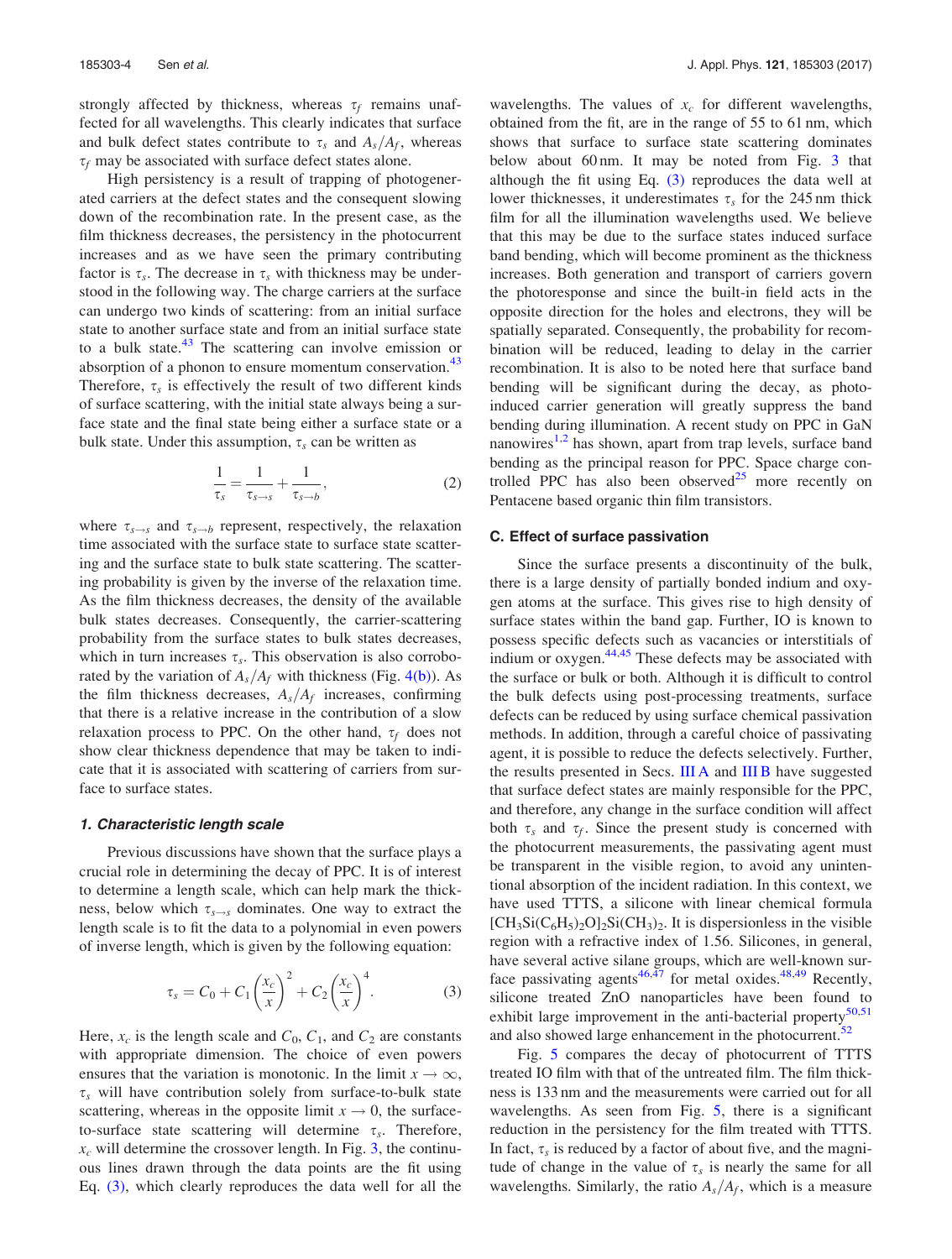

FIG. 5. Decay of normalized photocurrent  $(\Delta I/\Delta I_{max})$  of TTTS treated and untreated IO films under different excitations. The thickness of the film is 133 nm. Continuous lines represent the bi-exponential fit.

of the relative strength of slow relaxation process with respect to the fast relaxation process, shows a large reduction. However, there is no significant and consistent change in the value of  $\tau_f$  for all wavelengths. A comparison of the values of  $\tau_s$ ,  $\tau_f$ , and  $A_s/A_f$  for untreated and TTTS treated IO film is presented in Table I. These observations clearly demonstrate that TTTS treatment reduces the surface defect states that are specific to the slow relaxation process, whereas the surface defects specific to the fast relaxation process remain unaffected. It is known that the adsorbed water molecules on the IO film surface can undergo photocatalytic splitting through the reactions,  $H_2O + h^+ = OH + H^+$ and OH +  $e^- =$ OH<sup>-</sup>, resulting in the generation of H<sup>+</sup> and  $OH^-$  ions.<sup>37,53</sup> As can be seen from Fig. 6, the molecular structure of TTTS has a siloxane (Si-O-Si) framework with organic side-chains. Siloxane can undergo hydrolysis in the presence of  $H^+$ /OH<sup>–</sup> ions even at room temperature.<sup>54,55</sup> As a result of the hydrolytic cleavage of the Si-O-Si bond, silanol  $(Si(CH_3)_2(OH)_2)$  will form and also the silane groups will leave the TTTS silicone molecule. $47,54,55$  The different surface defects that are known to contribute to defect states in IO include oxygen-dangling bonds resulting from oxygen enrichment or indium vacancies. $20,44$  These dangling oxygen bonds can serve as nucleophilic groups and can coordinate to the silane groups, left from the TTTS molecule (Fig. 6). Since the unsaturated oxygen bonds on the IO surface get passivated, the density of surface defect states pertaining to oxygen dangling bonds will decrease. The reduction of the values  $\tau_s$  and  $A_s/A_f$  indicates that defects related to oxygen dangling bonds are responsible for the slow relaxation

TABLE I. Comparison of  $\tau_s$ ,  $\tau_f$ , and  $A_s/A_f$  values for untreated and TTTS treated IO film. The thickness of the film is 133 nm.

|                                                                                  | State of the IO film |           |  |                                                   |  |  |                   |  |  |  |  |
|----------------------------------------------------------------------------------|----------------------|-----------|--|---------------------------------------------------|--|--|-------------------|--|--|--|--|
| Parameters                                                                       |                      | Untreated |  |                                                   |  |  | Treated with TTTS |  |  |  |  |
| Wavelength (nm) 260 410 465 515 635 260 410 465 515 635                          |                      |           |  |                                                   |  |  |                   |  |  |  |  |
| $\tau_s$ (min) $(\times 10^3)$ 2.30 2.32 2.43 2.87 2.43 0.57 0.80 0.59 0.66 0.37 |                      |           |  |                                                   |  |  |                   |  |  |  |  |
| $\tau_f(\text{min})$                                                             | 61.                  |           |  | 83 80 63 10 49 55 60 48 12                        |  |  |                   |  |  |  |  |
| $A_s/A_f$                                                                        |                      |           |  | 5.56 6.80 7.82 11.8 3.50 0.44 2.50 0.19 1.36 0.43 |  |  |                   |  |  |  |  |



FIG. 6. Schematic representation of surface passivation of IO film through the chemical reaction with TTTS.

process. Thus, we can conclude that these observations, apart from substantiating our previous conclusion on the role of surface related defects in controlling PPC, have given insight into the possible origin of surface defect states and surface passivation of IO films by TTTS.

## D. Spectral response of relaxation time  $\tau_s$

Spectral response of  $\tau_s$  has been studied in order to understand the distribution of surface defect states. Fig. 7 shows the spectral responses of  $\tau_s$  of IO films with different thicknesses. Since the decay time is proportional to the density of surface states, spectral dependence of  $\tau_s$  should reflect the distribution of density of surface states that contribute to the slow relaxation process. Continuous lines through the data points represent the fit obtained by assuming Gaussian distribution of states as the density of surface or interface defect states are known to follow the Gaussian distribution.<sup>25</sup> Interestingly, spectral dependence of  $\tau_s$  shows maximum



FIG. 7. Variation of  $\tau_s$  with energy of the incident radiation for different film thicknesses. Continuous lines represent the Gaussian fit.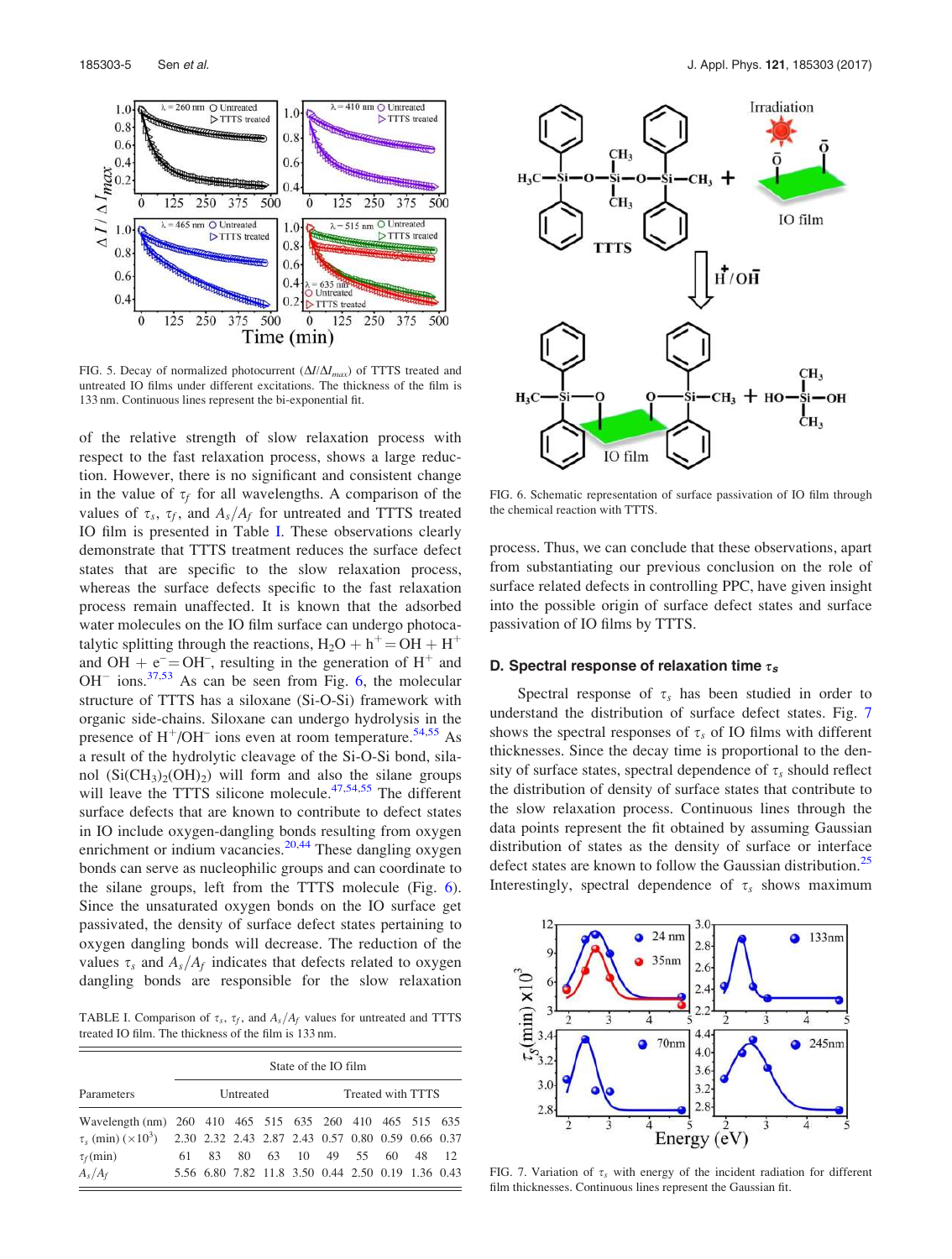around 2.5 eV (Fig. 7) for all thicknesses. This in turn shows that the density of surface defect states that are associated with the slow relaxation process is distributed such that it is highest close to  $2.5 \text{ eV}$ , above the valence band. It is necessary at this point to discuss how the optical gap in IO is defined. Although it has been extensively reported that the band gap of IO is  $\sim$ 3.7 eV, recent studies have shown that the band gap is overestimated and is actually in the range of  $2.7- 2.9 \text{ eV}$ .<sup>11,12</sup> The calculations have shown that the transition from the valence band maximum (VBM) to the conduction band minimum is forbidden. The dominant allowed optical transition has been found to occur from levels  $\sim 0.8$  eV below the VBM, which accounts for the large optical gap of  $\sim 3.7 \text{ eV}$ .<sup>11,12</sup> As  $\tau_s$  is found to be highest around the excitation energy of 2.5 eV, the density of surface defect states is maximum around 1.7 eV above the VBM or 2.5 eV above the level from where strong allowed optical transition can take place.

## IV. CONCLUSIONS

We have measured the PPC of IO films under UV and SBG illuminations. The results show that PPC is governed by bi-exponential decay with a fast and a slow decay time constants, which differ by an order of 2. The thickness dependence of the decay constant associated with the slow process is attributed to the carrier scattering from the surface to bulk states. A surface length scale of about 60 nm has been estimated. The films treated with TTTS exhibit nearly 5-fold reduction in the slow decay constant, which is an interesting result from the viewpoint of UV sensing. From the spectral response of the slow relaxation time, we conclude that the density of surface states associated with the slow relaxation process is maximum around 2.5 eV above the level from where strong allowed optical transition is known to occur in IO films.

### ACKNOWLEDGMENTS

This work was facilitated by Dr. J. S. Moodera, Francis Bitter National Magnet Laboratory, Massachusetts Institute of Technology, USA, and supported by Mr. S. Gopalakrishnan, Co-founder, Infosys Technologies, India, under Grant No. PHY/11-12/251/ALUM/SKAS. We also acknowledge Mr. Monojit Ghosal Chowdhury and Dr. Avik Kumar Pati of Department of Chemistry, IIT Madras, for their valuable contribution to the discussion.

- <sup>1</sup>H. Chen, R. Chen, N. K. Rajan, F. Chang, L. Chen, K. Chen, Y. Yang, and M. A. Reed, Phys. Rev. B 84, 205443 (2011).
- <sup>2</sup>R. Calarco, M. Marso, T. Richter, A. I. Aykanat, R. Meijers, A. V. D. Hart, T. Stoica, and H. Luth, Nano. Lett. 5, 981–984 (2005).
- <sup>3</sup>J. Reemts and A. Kittel, J. Appl. Phys. 101, 013709 (2007).
- 4 P. Sharma, K. Sreenivas, and K. V. Rao, J. Appl. Phys. 93, 3963 (2003).
- <sup>5</sup>R. S. Aga, Jr., D. Jowhar, A. Ueda, Z. Pan, W. E. Collins, R. Mu, K. D. Singer, and J. Shen, Appl. Phys. Lett. 91, 232108 (2007).
- 6 F. Fang, D. X. Zhao, B. H. Li, Z. Z. Zhang, J. Y. Zhang, and D. Z. Shen, Appl. Phys. Lett. 93, 233115 (2008).
- <sup>7</sup>H. Kumar Yadav and V. Gupta, J. Appl. Phys. 111, 102809 (2012).
- 8 S. A. Studenkin, N. Golego, and M. Cocivera, J. Appl. Phys. 87, 2413 (2000).
- <sup>9</sup>S. P. Harvey, T. O. Mason, Y. Gassenbauer, R. Schafranek, and A. Klein, J. Phys. D: Appl. Phys. 39, 3959 (2006).
- <sup>10</sup>J. Nayak, J. Kasuya, A. Watanabe, and S. Nozaki, J. Phys.: Condens. Matter 20, 195222 (2008).
- $11$ A. Walsh, J. L. F. Da Silva, S.-H. Wei, C. Körber, A. Klein, L. F. J. Piper, A. DeMasi, K. E. Smith, G. Panaccione, P. Torelli, D. J. Payne, A. Bourlange, and R. G. Egdell, Phys. Rev. Lett. 100, 167402 (2008).
- <sup>12</sup>O. Bierwagen, Semicond. Sci. Technol. 30, 024001 (2015).
- <sup>13</sup>H. Yamaura, J. Tamaki, K. Moriya, N. Miura, and N. Yamazoe, J. Electrochem. Soc. 143, L36 (1996).
- <sup>14</sup>V. Golovanov, M. A. Maki-Jaskari, T. T. Rantala, G. Korotcenkov, V. Brinzari, A. Cornet, and J. Morante, Sens. Actuator B 106, 563 (2005).
- <sup>15</sup>H. Yamaura, K. Moriya, N. Miura, and N. Yamazoe, Sens. Actuators B 65, 39 (2000).
- <sup>16</sup>V. Brinzari, G. Korotcenkov, M. Ivanov, V. Nehasil, V. Matolin, K. Masek, and M. Kamei, Surf. Sci. 601, 5585 (2007).
- <sup>17</sup>C. Cantalini, W. Wlodarski, H. T. Sun, M. Z. Atashbar, M. Passacantando, A. R. Phani, and S. Santucci, Thin Solid Films 350, 276 (1999).
- <sup>18</sup>H. Steffes, C. Imawan, F. Solzbacher, and E. Obermeier, Sens. Actuators B 78, 106 (2001).
- <sup>19</sup>V. Luhin, I. Zharsky, and P. Zhukowski, Acta Phys. Polonica A 123(5), 837 (2013).
- <sup>20</sup>V. Brinzari, B. K. Cho, and G. Korotcenkov, Appl. Surf. Sci. 390, 897 (2016).
- <sup>21</sup>G. Kiriakidis, M. Bender, N. Katsarakis, E. Gagaoudakis, E. Hourdakis, E. Douloufakis, and V. Cimalla, Phys. Status Solidi A 185, 1, 27 (2001).
- $22$ C. Xirouchaki, G. Kiriakidis, T. F. Pedersen, and H. Fritzsche, J. Appl. Phys. 79, 9349 (1996).
- <sup>23</sup>A. Dixit, R. P. Panguluri, C. Sudakar, P. Kharel, P. Thapa, I. Avrutsky, R. Naik, G. Lawes, and B. Nadgorny, Appl. Phys. Lett. 94, 252105 (2009).
- <sup>24</sup>V. D. Mihailetchi, J. Wildeman, and P. W. M. Blom, Phys. Rev. Lett. 94, 126602 (2005).
- <sup>25</sup>S. Singh and Y. N. Mohapatra, J. Appl. Phys. 120, 045501 (2016).
- <sup>26</sup>S. Anantachaisilp, S. M. Smith, C. Ton-That, T. Osotchan, A. R. Moon, and M. R. Phillips, J. Phys. Chem. C 118, 27150 (2014).
- <sup>27</sup>M. J. S. Spencer, K. W. J. Wong, and I. Yarovsky, J. Phys.: Condens. Matter 24, 305001 (2012).
- <sup>28</sup>S. S. Kim, J. Y. Park, S.-W. Choi, H. S. Kim, H. G. Na, J. C. Yang, and H. W. Kim, Nanotechnology 21, 415502 (2010).
- <sup>29</sup>M. Bender, N. Katsarakis, E. Gagaoudakis, E. Hourdakis, E. Douloufakis, V. Cimalla, and G. Kiriakidis, J. Appl. Phys. 90, 5382 (2001).
- <sup>30</sup>N. Katsarakis, M. Bender, V. Cimalla, E. Gagaoudakis, and G. Kiriakidis, Sens. Actuators B 96, 76 (2003).
- <sup>31</sup>D. Zhang, C. Li, S. Han, X. Liu, T. Tang, W. Jin, and C. Zhou, Appl. Phys. A 77, 163 (2003).
- <sup>32</sup>D. Shao, L. Qin, and S. Sawyer, Proc. SPIE 8263, 82630P (2012).
- <sup>33</sup>M. Takeuchi, K. Inoue, S. Ozawa, and H. Nagasaka, Appl. Surf. Sci. 33/ 34, 905 (1988).
- <sup>34</sup>E. Gagaoudakis, M. Bender, E. Douloufakis, N. Katsarakis, E. Natsakou, V. Cimalla, and G. Kiriakidis, Sens. Actuators B 80, 155 (2001).
- <sup>35</sup>M. Himmerlich, A. Eisenhardt, T. Berthold, Ch. Y. Wang, V. Cimalla, O. Ambacher, and S. Krischok, Phys. Status Solidi A 213(3), 831 (2016).
- <sup>36</sup>H. Fritzsche, B. Pashmakov, and B. Claflin, Sol. Energy Mater. Sol. Cells 32, 383 (1994).
- <sup>37</sup>V. Brinzari, M. Ivanov, B. K. Cho, M. Kamei, and G. Korotcenkov, Sens. Actuators B 148, 427 (2010).
- <sup>38</sup>L. Qin, P. S. Dutta, and S. Sawyer, Semicond. Sci. Technol. 27, 045005 (2012).
- <sup>39</sup>Z. C. Feng, *Hand book of Zinc Oxide and Related Materials: Vol. Two, Devices and Nano-Engineering* (CRC Press, Taylor & Francis Group, Boca Raton, 2013), Vol. 2, p.153.
- <sup>40</sup>Z. N. Urgessa, J. R. Botha, M. O. Eriksson, C. M. Mbulanga, S. R. Dobson, S. R. Tankio Djiokap, K. F. Karlsson, V. Khranovskyy, R. Yakimova, and P. Holtz, J. Appl. Phys. 116, 123506 (2014).
- <sup>41</sup>S. L. Chen, W. M. Chen, and I. A. Buyanova, Appl. Phys. Lett. 102, 121103 (2013).
- <sup>42</sup>Q. X. Zhao, L. L. Yang, M. Willander, B. E. Sernelius, and P. O. Holtz, J. Appl. Phys. 104, 073526 (2008).
- <sup>43</sup>A. V. Narlikar, *Frontiers in Magnetic Materials* (Springer, Berlin, 2005), pp. 306–307.
- <sup>44</sup>P. Reunchan, X. Zhou, S. Limpijumnong, A. Janotti, and C. G. Van de Walle, Curr. Appl. Phys. 11, S296 (2011).
- <sup>45</sup>A. Walsh, Appl. Phys. Lett. 98, 261910 (2011).